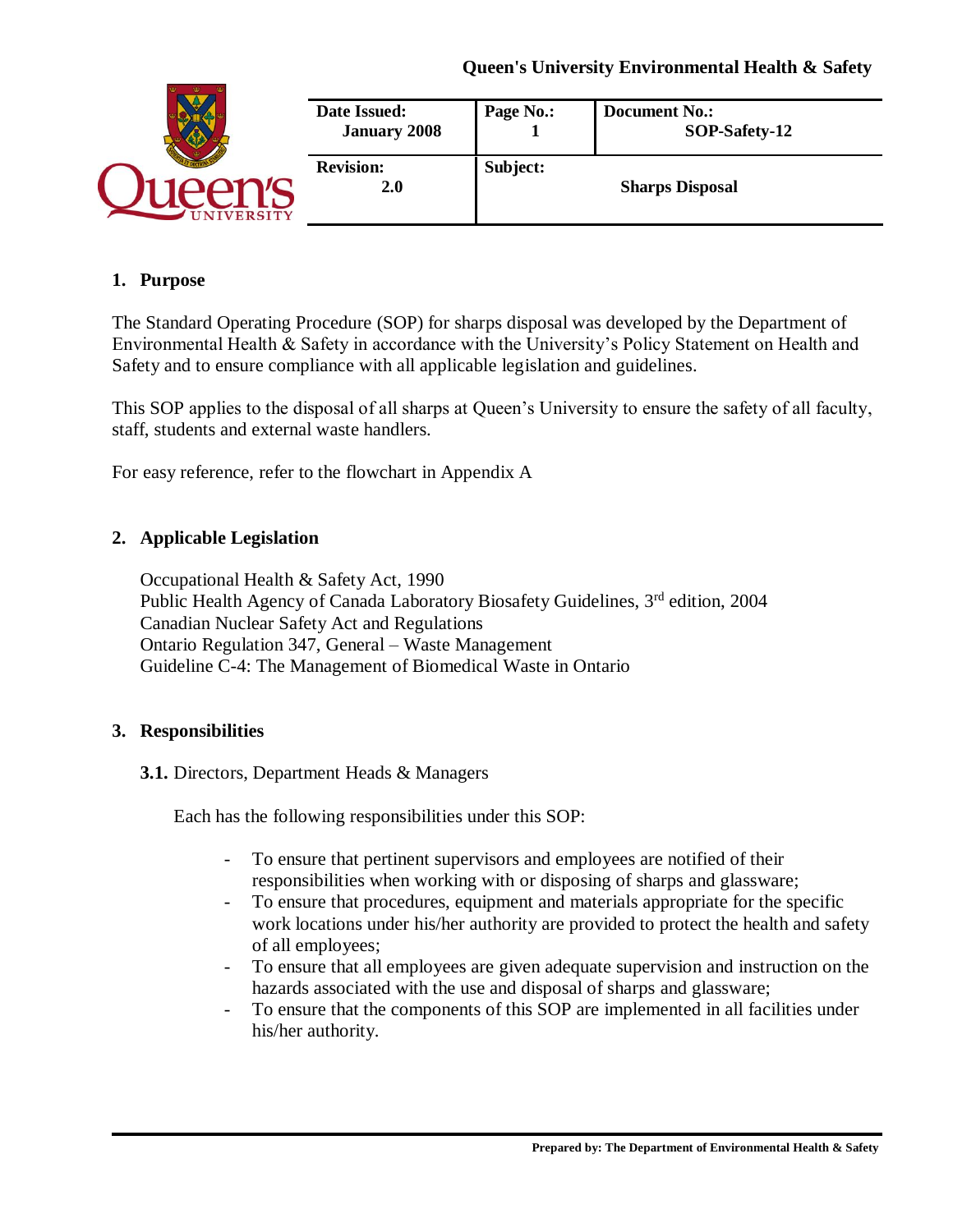|                  | Date Issued:                   | Page No.: | <b>Document No.:</b>   |
|------------------|--------------------------------|-----------|------------------------|
|                  | <b>January 2008</b>            | ◢         | SOP-Safety-12          |
| <b>JIVERSITY</b> | <b>Revision:</b><br><b>2.0</b> | Subject:  | <b>Sharps Disposal</b> |

# **3.2. Supervisors**

Supervisors must be knowledgeable about hazards and the appropriate standard operating procedures for work involving sharps and glassware in locations under his/her authority. In addition, he/she has the following responsibilities:

- To ensure that employees are familiar with the hazards associated with sharps and glassware, as well as the standard operating procedures for proper disposal;
- To ensure that all employees act in accordance with the standard operating procedures for sharps and glassware disposal;
- To ensure that appropriate equipment and materials are used by all employees;
- To promptly report known or suspected sharps related incidents, unsafe conditions or unsafe procedures, including improper disposal of sharps, to the Department of Environmental Health & Safety.

### **3.3. Employees and Students**

Employees and students have the following responsibilities:

- To be familiar with the hazards and the pertinent standard operating procedures associated with using and disposing of sharps and glassware;
- To work in accordance with written standard operating procedures for sharps and glassware disposal;
- To use the appropriate equipment and materials provided for work with sharps;
- To promptly report any known or suspected accidents, unsafe conditions or unsafe procedures, including improper disposal of sharps, to his/her supervisor.

### 4. **Definitions**

#### **Sharps**

A sharp is any object or device having corners, edges, or projections capable of cutting or piercing the skin. Queen's University's definition of sharps includes both contaminated sharps (biohazardous, radioactive, chemical) and uncontaminated sharps that pose a threat to custodians or other personnel.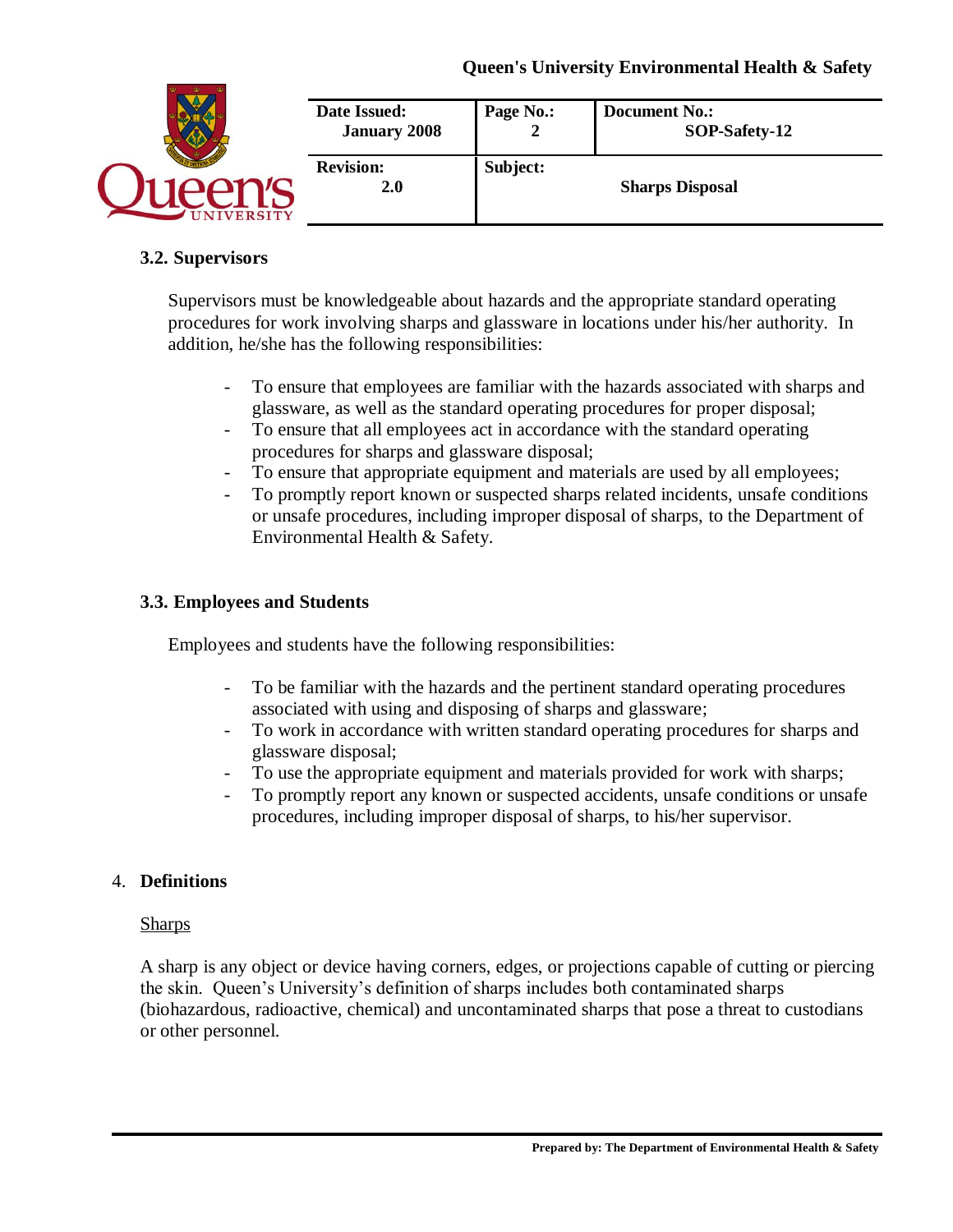|               | Date Issued:<br><b>January 2008</b> | Page No.: | <b>Document No.:</b><br>SOP-Safety-12 |
|---------------|-------------------------------------|-----------|---------------------------------------|
| <b>ERSITY</b> | <b>Revision:</b><br><b>2.0</b>      | Subject:  | <b>Sharps Disposal</b>                |

### Uncontaminated Sharps

These are sharps that are free of biohazardous, chemical and radioactive contamination. However, for the protection of custodial, laboratory personnel and external waste handlers and to reduce public concern, uncontaminated sharps must be disposed of in accordance to this procedure.

#### Waste Glassware

Waste glassware is any item that can not be recycled and is free of biohazardous, chemical and radioactive contamination, but could puncture a regular trash bag potentially causing injury to someone handling the trash bag. This includes intact glassware that could potentially break during waste handling activities.

#### Sharps Containers

Approved containers are those that are red in colour, specifically design for the disposal of sharps and meet the requirements of CSA Standard Z316.6.95 (R2000). They must be puncture-resistant and leak proof. Approved sharp containers must also have a lid which can not be removed once it has been permanently closed.

#### **5. Procedures**

#### **5.1. General Sharps Disposal Procedures**

Typical sharps that are used in non-biohazard areas include:

- Needles
- Needles with syringes
- Blades (razor, xacto, scalpels, etc.)

In order to ensure the safety of everyone in, or accessing, a work area, sharps must not be left unattended where they could injure others.

Used disposable needles and syringes must be placed, intact, directly into an approved red sharps container without attempting to recap, cut, shear, bend or remove the needle.

Since these are noncontaminated sharps, remove or cover any biohazard symbols or labeling that states biohazardous or infectious waste. Label the container "Uncontaminated Sharps".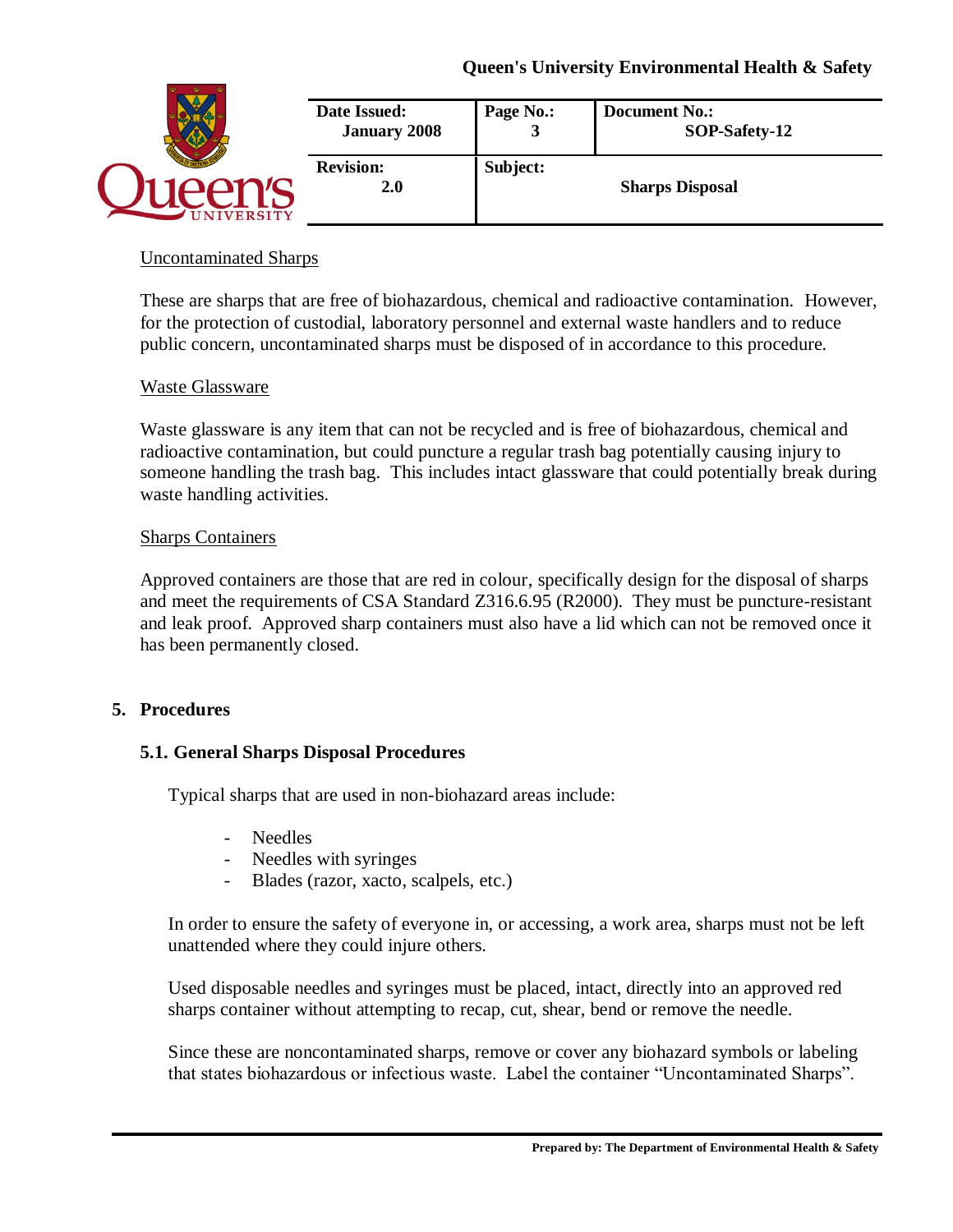|                 | Date Issued:<br><b>January 2008</b> | Page No.: | <b>Document No.:</b><br>SOP-Safety-12 |
|-----------------|-------------------------------------|-----------|---------------------------------------|
| <b>IVERSITY</b> | <b>Revision:</b><br><b>2.0</b>      | Subject:  | <b>Sharps Disposal</b>                |

Sharps containers for needles, syringes, blades, etc., should never be placed in the normal waste container. Sharps containers must be transferred by department staff or students to the nearest waste pick-up location as outlined in SOP-Chem-01 (Hazardous Waste Disposal). For infrequent pick-ups or for pick-ups from areas or buildings not listed in the regular waste pickup locations, disposal can be arranged by completing the form on the Environmental Health  $\&$ Safety website.

Sharps are also generated in non-biohazard areas like chemical laboratories, shops, and offices. These sharps, even though they are not contaminated with biohazardous, radioactive or chemical waste, must also be disposed of in approved red sharps containers. Sharps must not be put into glass jars, bottles cans, etc. These items can break or be punctured leading to potential injuries during the disposal process. This procedure is in place to protect custodians, other Queen's employees and external waste handlers from puncture wounds.

### **5.2. Biohazardous Sharps and Glassware**

Biohazardous sharps and glassware are contaminated with biohazardous material, but are not chemically or radioactively contaminated.

Typically biohazardous sharps include the following:

- Needles
- Needles with syringes
- Needles from vacutainers
- Needles and with attached tubing
- Blades (scalpels, razors, etc.)
- Contaminated Pasteur pipettes
- Contaminated glass slides
- Contaminated broken glass

In order to ensure the safety of everyone in, or accessing, a work area, sharps must not be left unattended where they could injure others.

Used disposable needles and syringes must be placed, intact, directly into an approved red sharps container without attempting to recap, cut, shear, bend or remove the needle.

Biohazardous sharps must be disposed of in approved containers and must be labeled with the words "Sharps Waste", the biohazard symbol and the word "Biohazard".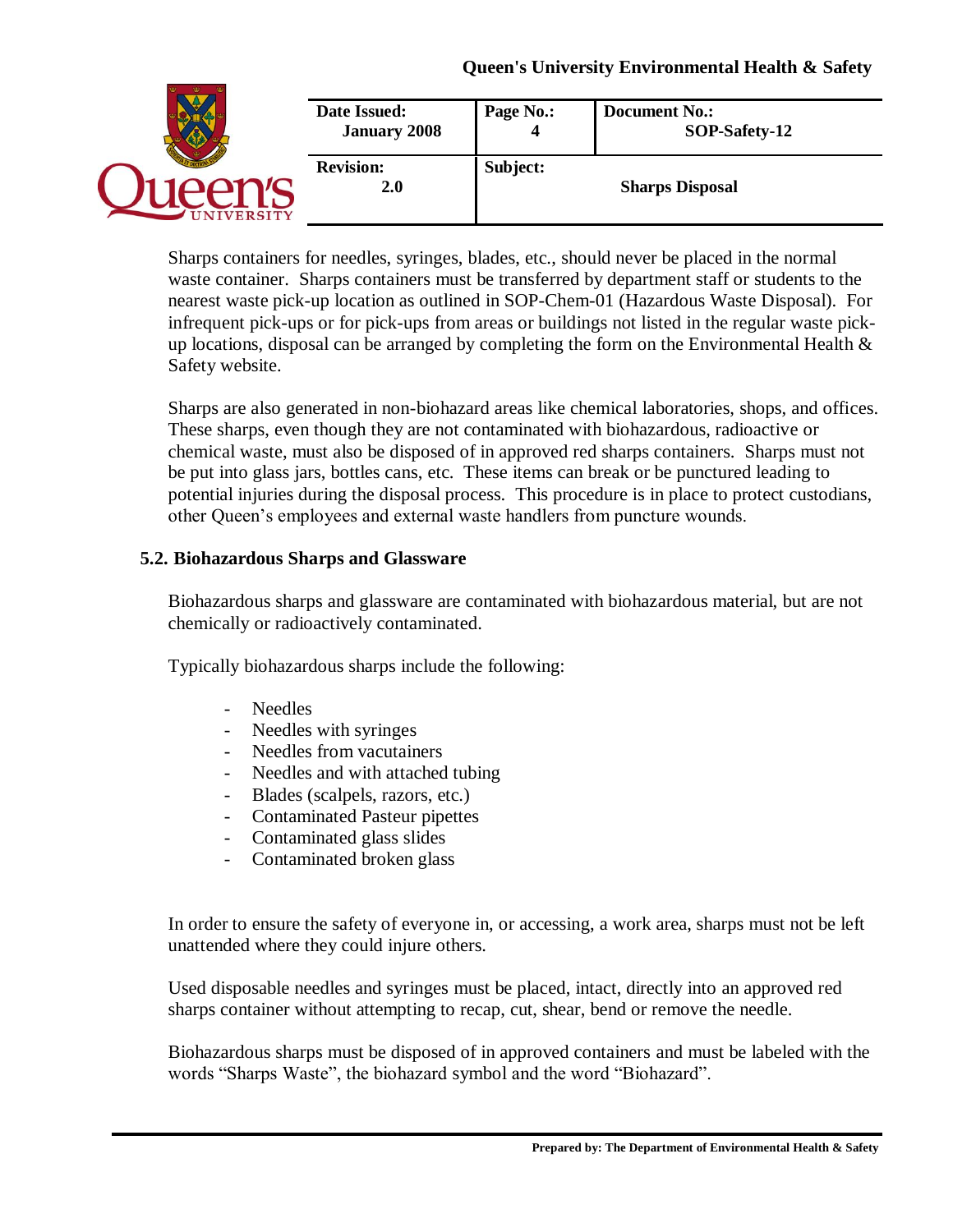|                  | Date Issued:                   | Page No.: | <b>Document No.:</b>   |
|------------------|--------------------------------|-----------|------------------------|
|                  | <b>January 2008</b>            | Э         | SOP-Safety-12          |
| <b>NIVERSITY</b> | <b>Revision:</b><br><b>2.0</b> | Subject:  | <b>Sharps Disposal</b> |

Sharps containers must be placed in the laboratory as close a possible to the area where sharps waste is generated.

Do not overfill sharps containers. Sharps must not be forced into sharps receptacle, but should fit easily into the container being used. Close the lid on the sharps container when it is 3/4 full. Often the appropriate fill line is indicated on the sharps container.

Immediately before removing the sharps container from a biohazard laboratory, its entire outer surface must be disinfected using a disinfectant that is effective for all biohazardous material in use in that laboratory. Full sharps containers should be transported by departmental staff or students to the nearest biohazard waste pick-up location for removal by the Department of Environmental Health and Safety as per SOP-Chem-01 (Hazardous Waste Disposal). Sharps containers for needles, syringes, blades, etc., should never be placed in the normal waste container even if autoclaved.

Glassware that is contaminated with biohazardous material must be decontaminated through autoclaving or chemical disinfection before disposal. After decontamination, glassware can be disposed of using the procedures listed below for glassware.

Long pasture pipettes contaminated with biohazardous material should be disinfected, either through autoclaving or chemical disinfection, before disposal. Due to the unique hazards associated with long pasteur pipettes, after decontamination, they should be disposed of as oversized glassware using the procedures below for waste glassware.

If it is not feasible to disinfect long pasture pipettes, then they must be incinerated as biohazardous waste. Contaminated long pasture pipettes can be collected in a box that is not made from glass (such as those available through lab equipment suppliers) or a cardboard box sized to fit pipettes. Boxes must be lined with an autoclave bag (2 mil) to prevent leaks. Boxes must be labeled with the words "sharps", the biohazard symbol and the word "biohazard" on at least two sides.

### **5.3. Chemically Contaminated Sharps and Glassware**

These are sharps that are contaminated with hazardous chemicals, but are free from biohazardous or radioactive contamination.

These sharps must be disposed of using an approved sharps container labeled with the phrase "Chemically Contaminated Sharps". Deface or remove any biohazard labels or markings.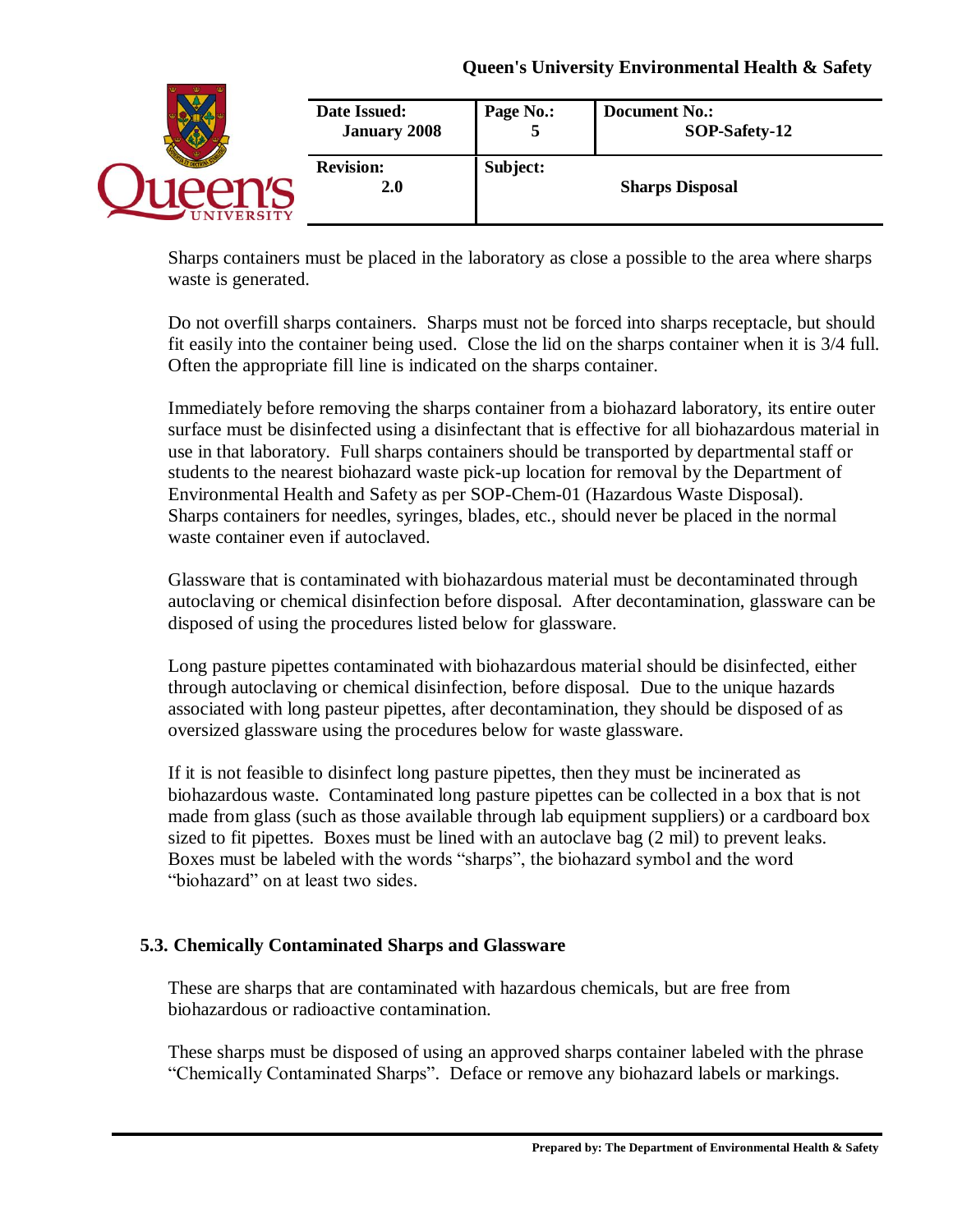|                 | Date Issued:<br><b>January 2008</b> | Page No.: | <b>Document No.:</b><br>SOP-Safety-12 |
|-----------------|-------------------------------------|-----------|---------------------------------------|
| <b>IVERSITY</b> | <b>Revision:</b><br><b>2.0</b>      | Subject:  | <b>Sharps Disposal</b>                |

When disposing of chemically contaminated sharps, chemical incompatibility needs to be considered. It may be necessary to segregate chemically contaminated sharps in different sharps containers based on compatibility. Full sharps containers must be disposed of as chemical waste in accordance with SOP-Chem-01 (Hazardous Waste Disposal).

Broken mercury thermometers should not be placed in a sharps container. After the sharp edges are taped over, it may be placed in a plastic bag to prevent the mercury from being released and disposed of by contacting the Department of Environmental Health and Safety.

Chemically contaminated glassware should be decontaminated whenever possible by triple rising. The resulting rinse liquid must be collected and disposed of following the procedures outlined in SOP-Chem-01 (Hazardous Waste Disposal). Once decontaminated, glassware can be disposed of using the glassware disposal procedure outlined below. If decontamination of glassware is difficult, it is contaminated with an extremely toxic chemical, or with gross amounts of chemicals, the glassware must be disposed as per SOP-Chem-01 (Hazardous Waste Disposal).

### **5.4. Radioactive Sharps and Glassware**

These are sharps contaminated with radioactive materials, but are free from biohazardous contamination.

Radioactive sharps must be placed in an approved red sharps container and labeled with a yellow radioactive waste tag. Deface or remove any existing biohazard labels or markings.

As with all radioactive material, radioactive sharps must be disposed of in accordance to the Radiation Safety Manual.

# **5.5. Mixed Contamination**

If sharps become contaminated with a mixture of hazardous components during use, treat as follows:

- Biohazardous and hazardous chemical: Decontaminate the biohazard agent, if it safe to do so, and manage as chemically contaminated.
- Radioactive and hazardous chemical: Manage as a radioactive sharp.
- Biohazardous and radioactive: Decontaminate the biohazardous agent, if it safe to do so, and manage as a radioactive sharp.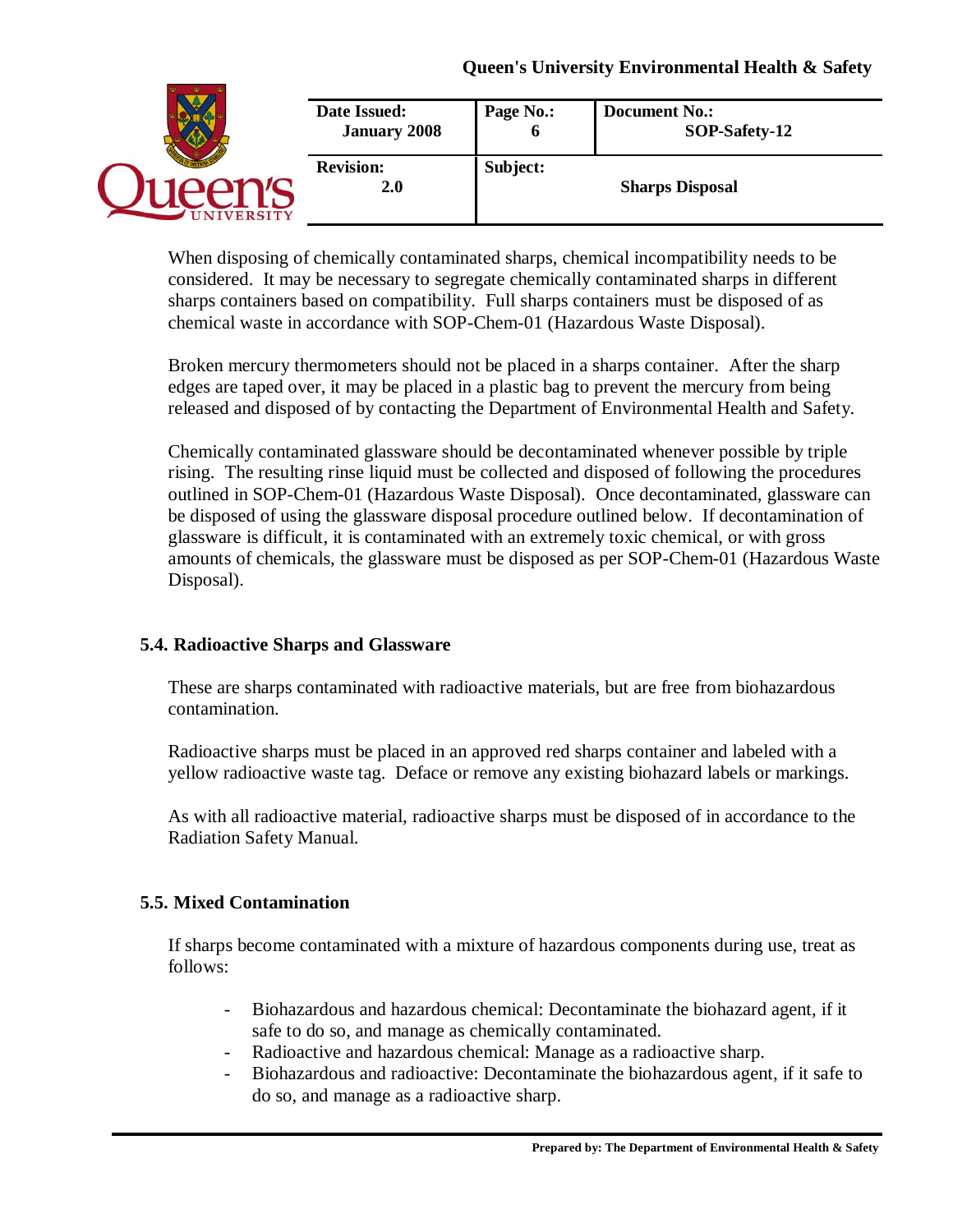

- Biohazardous, radioactive and hazardous chemical: Decontaminate the biohazardous agent, if it is safe to do so, and manage as a radioactive sharp.

### **5.6. Waste Glassware**

Waste glassware is any broken item that could puncture regular trash bags and potentially cause injuries to someone handling the trash bag. Waste Laboratory glassware also includes intact glassware that has the potential break during waste handling activities. Waste laboratory glassware included, but is not limited to:

- Broken glass
- Bottles
- Flasks
- Pasteur pipettes
- Glass slides and cover slips
- Glass vials

If waste glassware is contaminated by a biohazard, radioactive and/or chemical, refer to the appropriate subsection under Section 5.0 for the appropriate disposal procedures.

Waste laboratory glassware that cannot be recycled and is free from biohazardous, radioactive and chemical contamination must be disposed as per the Physical Plant Services Lab Glass Disposal SOP (SOP #3.21), by placing the waste glass into round, white plastic, 10 gal. containers with no lids. These containers should be clearly labeled with a green sign indicating "Lab Glass Disposal Only". For information on acquiring containers and labeling, contact Physical Plant Services.

Custodial Staff from Physical Plant Services will empty these containers as per the Lab Glass Disposal SOP (SOP #3.21).

Oversized waste laboratory glassware, may be carefully boxed for collection using an ordinary cardboard box. The box must be sturdy, with the bottom seams taped. Before pick-up the box lid must be closed and the seams secured with tape. The box must be labeled on two sides with the words "oversized waste glass". Items placed in the box must be free from biohazardous, radioactive and chemical contamination.

Due to the unique hazards associated with long glass pasteur pipettes, they should be considered oversized waste laboratory glassware. Uncontaminated long glass pasteur pipettes can be placed in a box (such as those available through lab equipment suppliers) or a cardboard